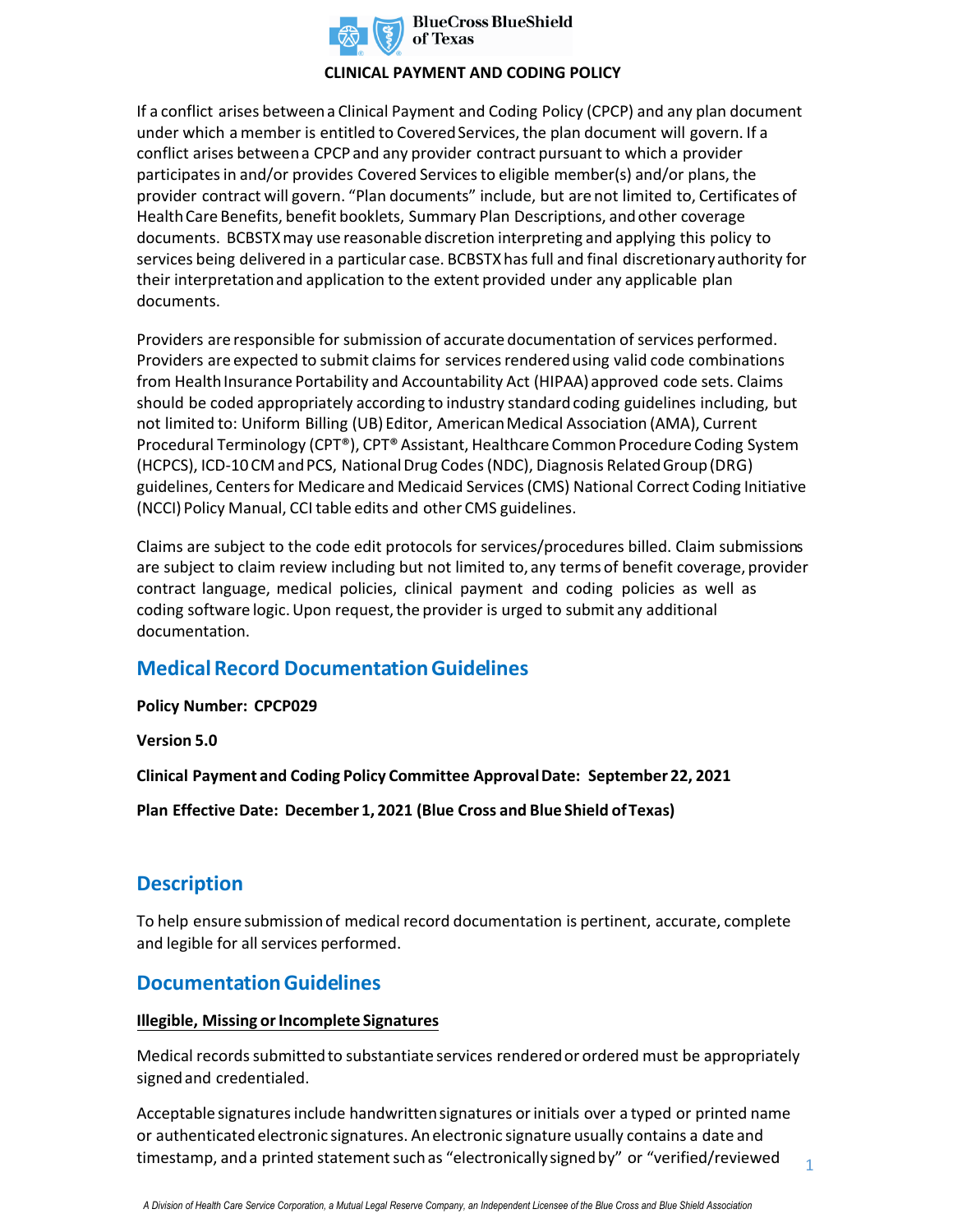

by," followed by the practitioner's name and professional designation.

Stamped signatures are not acceptable, nor are indications that a document has been, "signed but not read."

The credential of the provider rendering the service must also be listed somewhere on the medical record; either following the signature, in the typed or printed name or in the letterhead area of the record.

### **Time-based services documentation**

For time-based service(s), ensure that the documentation contains the duration (e.g., start and stop times – preferred by the Plan), the issues addressed, and the signature of the service provider.

### **Timeliness of documentation**

It is expected that documentation will be generated at the time a service is rendered or "as soon as practicable after it is provided to maintain an accurate medical record". This is from the Centers for Medicare and Medicaid Services (CMS) Internet-Only Manual (IOM) Publication 100- 04 Chapter 12. CMS does not provide any specific period, but a reasonable expectation would be no more than 24-48 hours away from the service itself. Delayed entries within a reasonable time are acceptable for purposes of clarification, error correction, addition of information not initially available, or if unusual circumstances prevented the generation of the note at the time of service. Anything after 48 hours may be considered unreasonable, as providers cannot be expected to recall specifics of services rendered after time has passed. Providers should comply with this requirement and complete documentation in a timely manner. Additionally, entries should never be made in advance of a service being rendered.

### **Inappropriately altered or addended medical records**

The medical record cannot be altered. Any errors identified after the original record is complete must be legibly corrected in a manner that allows the reviewer to identify what is being corrected and why.

If you need to make a correction to a written medical record, you should never write over, erase or delete the original entry. You should draw a single line through the erroneous information, leaving the original entry still legible. Sign or initial and date the deletion and include a reason for the correction above or in the margin or within the correction. Document the correct information with the current date and signature or initial.

Electronic records should follow the same principle of being able to identify the original entry, the correction, the date and time of the correction, the reason the record is being corrected and the person making the correction. Any hard copies of the electronic record must show the original entry and the correction.

An addendum is used to add information to a record that was not available at the time of the original entry. Addendums should be added timely as the provider must be able to recall the details of the patient encounter. Addendums should be an exception rather than a routine for the practice.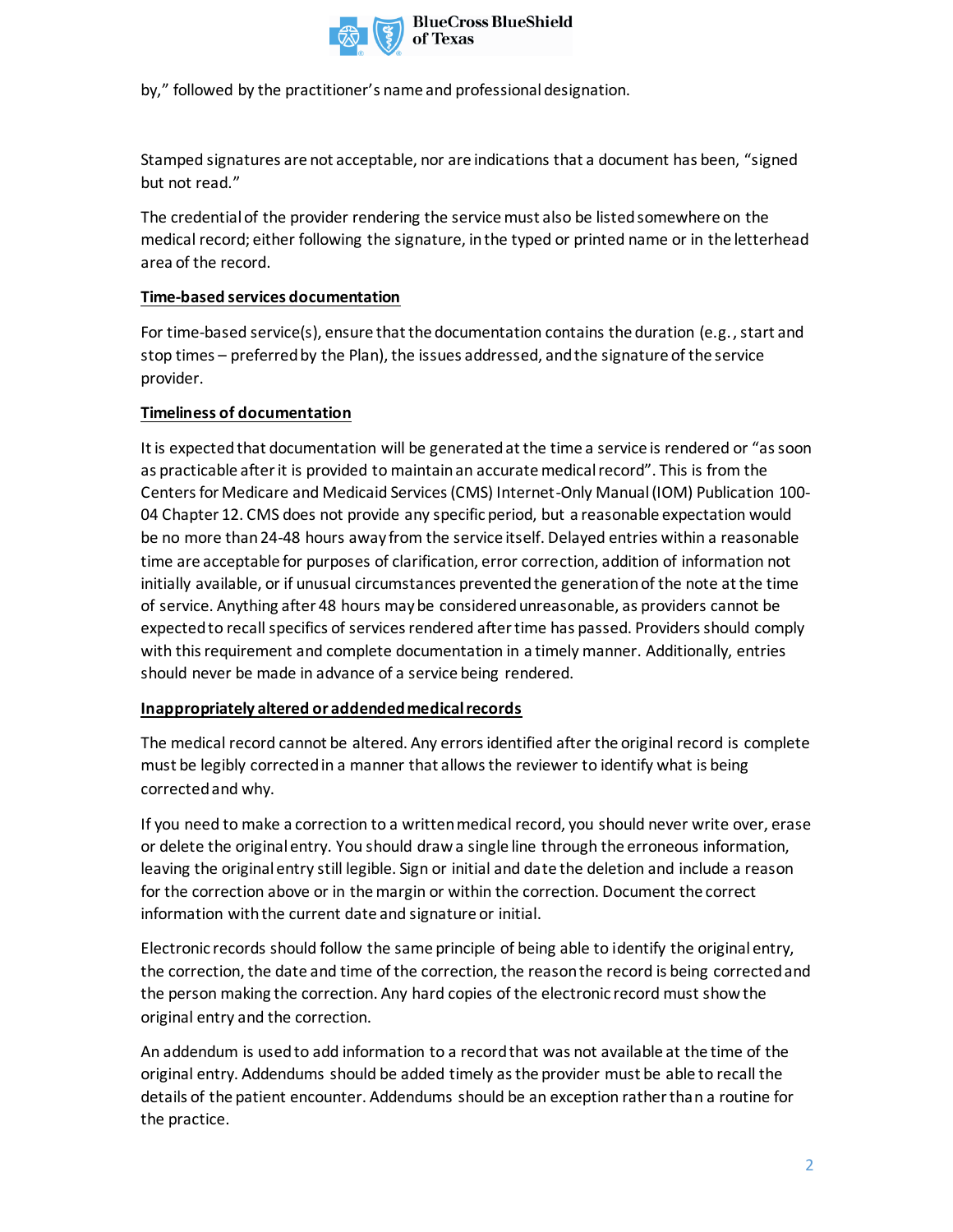

To properly addend a medical record, the provider must, at a minimum, include the following details in the medical record:

- A statement indicating that the entry is an addendum
- The date and time the record is being amended
- The details of the amended information
- The signature of the provider writing the addendum

### **Templated, Copy and Paste or Cloned Medical Records**

Templates can be useful tools; however, providers should use caution when using templated language. Blue Cross and Blue Shield of Texas discourages templates that provide limited options and/or space for the collection of information, such as checkboxes, predefined answers, choices to be circled etc. Templates that just elicit selected information for reimbursement purposes are often not sufficient to demonstrate that coverage and coding requirements have been met. Templates may also encourage over- documentation to meet these requirements even when services were not medically necessary or were not even delivered.

Templates also make every patient visit or treatment appear the same. Each medical record must be specific to the individual patient. The reviewer of the chart must be able to discern the patient's condition and services. Atypical patients may have multiple problems or additional interventions that must be documented in detail.

Documentation is considered cloned or "copy and paste" when each entry in the medical record for a patient is worded exactly alike or similar to the previous entries or when medical documentation is exactly the same from patient to patient. It would not be expected that every patient had the exact same problem, symptoms, and required the exact same treatment.

Documentation in the medical record must be specific to the patient and her/his situation at the time of the encounter.

Medical record documentation can only be carried forward when the information contained has been updated to reflect the current date and time of the patient's condition. Providers are responsible for performing the documented services within the medical record. Patient-specific information cannot be copied from another provider's entry without accrediting the original author.

### **Illegible Medical Records**

All entries in the medical record must be legible to another reader so that a meaningful review may be conducted.

Legibility of medical records is not just a billing or compliance issue; it is a patient care issue. Illegible documentation may result in medication errors and incorrect diagnoses and procedures being assigned to the patient.

It is especially critical that the identity of the provider of the service be legible.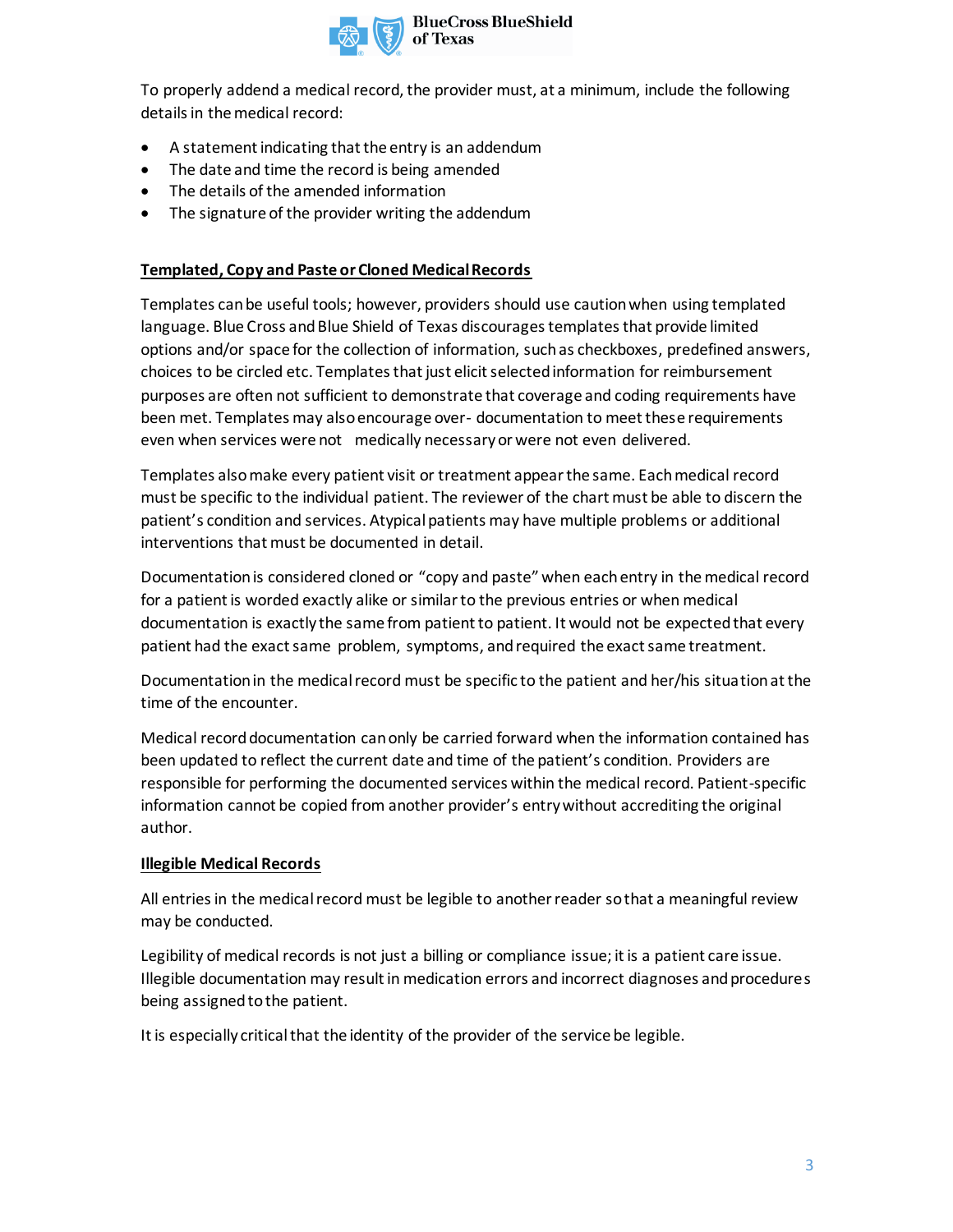

### **Drug Testing & Other: Documentation Requirements**

**Orders** for diagnostic tests, including laboratory tests, must be patient specific and include the rationale/need for the test requested. Panel testing is restricted to panels published in the current CPT manual. Orders must be signed and dated by the ordering health care professional. "Custom" panels are not specific to a particular patient and are not reimbursable Additionally, these services are not reimbursable: **Routine screenings**, including quantitative (definitive) panels, performed as part of a clinician's protocol for treatment, without documented individual patient assessment.

**Standing orders**, which are routine orders given to a population of patients and may result in testing that is not individualized, not used in the management of the patient's specific medical condition and **Validity testing in urine drug testing**, is an internal process to affirm that the reported results are accurate and valid. Claims that are accompanied by medical records that do not meet documentation requirements will not be reimbursed. If validity testing is abnormal then subsequent testing of the sample is not reimbursable.

The clinician's documentation must be patient specific and accurately reflect the need for each test ordered. For example, each drug or drug class being tested for must be indicated by the ordering clinician in a written order and documented in the patient's medical record.

### **Outpatient/Reference Laboratories that submit testing claims should possess, at a minimum, the following:**

- A signed, valid requisition form from the ordering provider that specifies the tests being ordered, and
- Complete results of the tests performed.

### **Urine drug testing requisition formshould include the following:**

- A list of the specific drugs or drug classes being tested. Reference to a standard order or a "custom panel" is not acceptable; "Reflex" (or automatic) testing is not acceptable
- The identity of the patient;
- The identity of the ordering provider, including full name, credentials, and NPI number;
- A legible signature from the ordering physician (not a stamp or photocopy, and it is not acceptable to state that the physician's signature is on file);
- The facility and location where the sample was collected (e.g., office, home, hospital, residential treatment center);
- The type of sample (i.e., urine);
- The date and time the sample was collected;
- The identity of the individual who collected the sample; and
- The date and time the sample was received in the laboratory.

### **Lab results should contain the following:**

• The complete identification of the entity performing the testing (including name, address, and CLIA number);